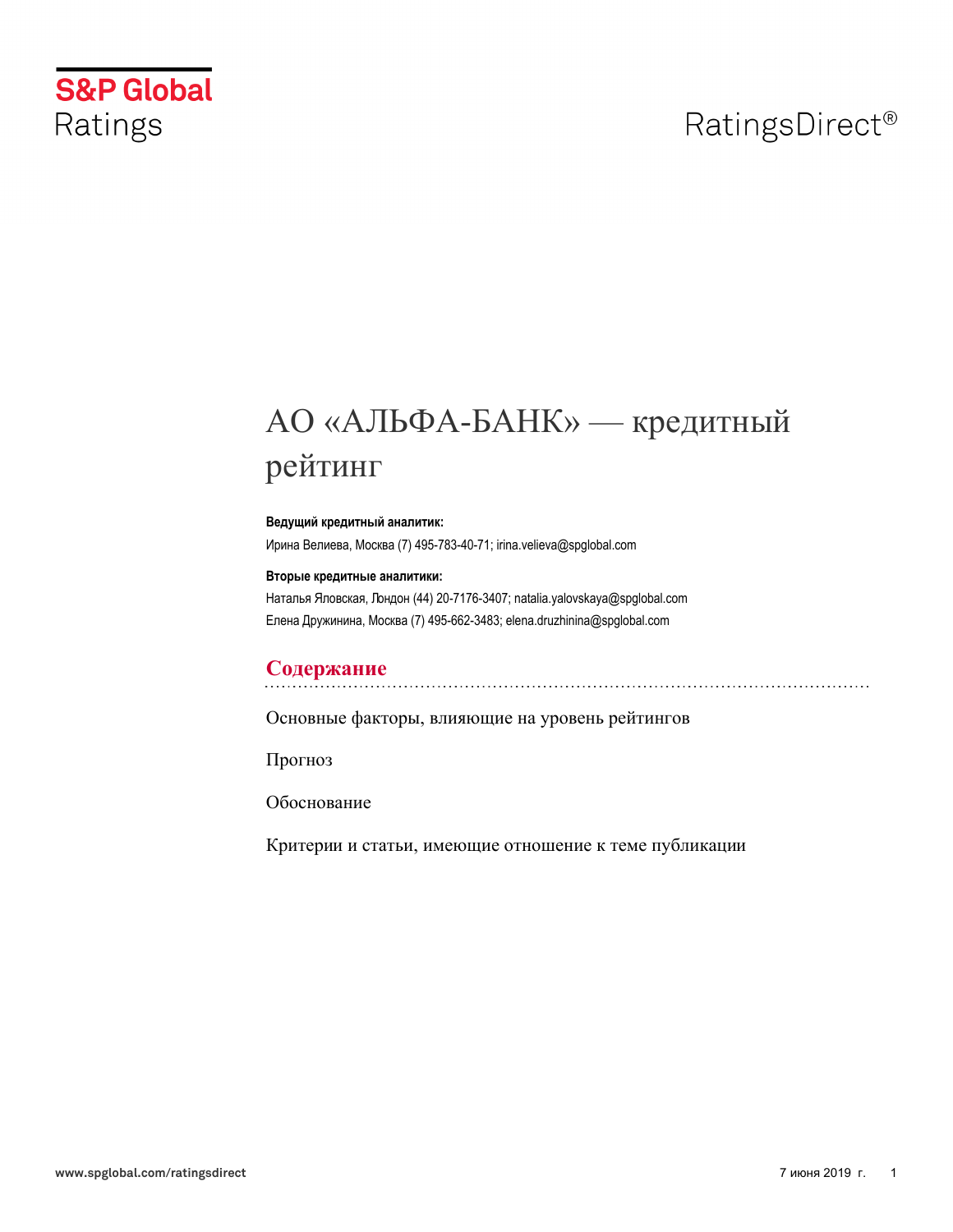# АО «АЛЬФА-БАНК» — кредитный рейтинг

| Описание рейтингов (компоненты)                                                                         |            |        |
|---------------------------------------------------------------------------------------------------------|------------|--------|
| Оценка характеристик собственной кредитоспособности                                                     | bb+        |        |
| Базовый уровень рейтинга                                                                                | bb-        |        |
| Бизнес-позиция                                                                                          | Сильная    | $(+1)$ |
| Капитализация и прибыльность                                                                            | Адекватные | 0      |
| Позиция по риску                                                                                        | Сильная    | $(+1)$ |
| Фондирование                                                                                            | Среднее    |        |
| Ликвидность                                                                                             | Адекватная | 0      |
| Поддержка                                                                                               |            | 0      |
| Поддержка за счет дополнительной способности абсорбировать убытки с помощью субординированного капитала |            | 0      |
| Поддержка ОСГ со стороны государства                                                                    |            | 0      |
| Поддержка со стороны группы                                                                             |            | 0      |
| Поддержка за системную значимость                                                                       |            | 0      |
| Дополнительные факторы                                                                                  |            | 0      |

Кредитный рейтинг

<span id="page-1-0"></span>ВВ+/Стабильный/В

## Основные факторы, влияющие на уровень рейтингов

#### Позитивные:

- ведущий частный коммерческий банк страны;
- эффективная система управления рисками;
- высокая значимость для банковского сектора России.

#### Hегативные:

- по-прежнему высокие (хотя и снижающиеся) риски, связанные с ведением операционной деятельности в России;
- пенижающаяся, но по-прежнему высокая концентрация кредитного портфеля на отдельных контрагентах;
- <span id="page-1-1"></span>• большой объем кредитования в иностранной валюте при успешном опыте управления валютными рисками.

## Прогноз

Прогноз «Стабильный» по рейтингам неоперационной холдинговой компании ABH Financial Ltd. (ABHF) и ее ключевой операционной структуры — российского АО «АЛЬФА-БАНК» — отражает наше мнение о том, что в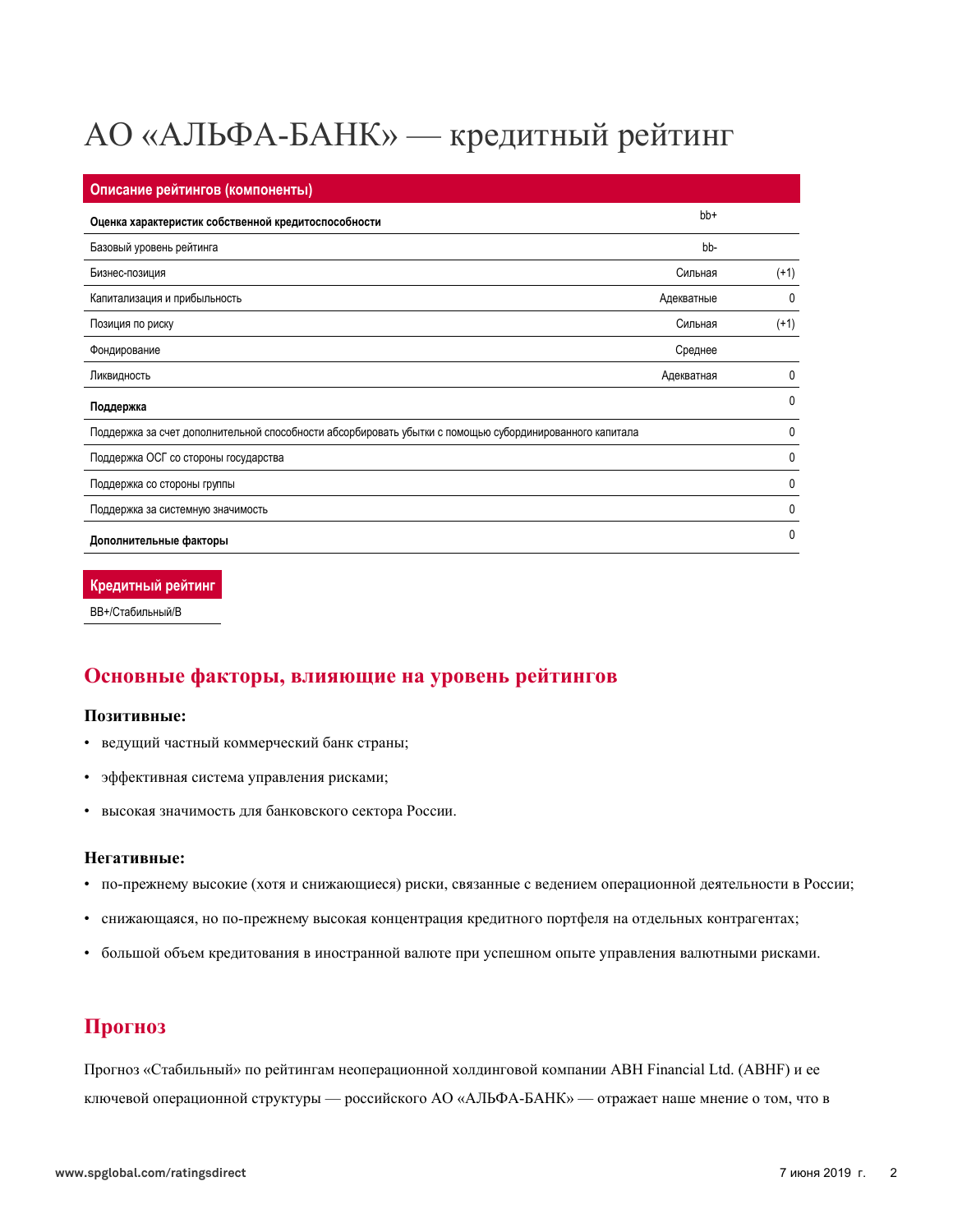ближайшие 12-18 месяцев банк останется ключевой операционной структурой консолидированной группы, поддерживая сильные показатели операционной деятельности и высокие стандарты риск-менеджмента.

#### Негативный сценарий

Вероятность негативного рейтингового действия в отношении АО «АЛЬФА-БАНК» в настоящее время представляется нам низкой, поскольку это произойдет лишь в случае значительного ухудшения оценки характеристик собственной кредитоспособности (stand-alone credit profile — SACP) банка — на две ступени и более.

В случае ухудшения оценки SACP AO «АЛЬФА-БАНК» на одну ступень, скорее всего, мы включим в рейтинг банка дополнительную ступень, обусловленную его системной значимостью и, как следствие, поддержкой со стороны государства. Мы можем предпринять негативное рейтинговое действие в отношении АВНF, если — вопреки нашему базовому сценарию — придем к выводу о том, что группа не может успешно управлять рисками, связанными с ростом в розничном сегменте, а объем новых резервов на возможные потери по кредитам значительно превысит среднерыночные показатели.

#### Позитивный сценарий

Позитивное рейтинговое действие в отношении обеих организаций на данном этапе маловероятно, поскольку потребует значительного повышения уровня капитализации группы, при котором коэффициент достаточности капитала, скорректированного с учетом рисков (risk-adjusted capital — RAC), будет устойчиво выше 10%, или общего улучшения операционной среды для банков в России.

## <span id="page-2-0"></span>Обоснование

Наш анализ основан на данных консолидированной отчетности АВНF (далее — группа «Альфа-Банк», или группа), неоперационной холдинговой компании АО «АЛЬФА-БАНК». АО «АЛЬФА-БАНК» осуществляет банковские операции АВНГ в России, на которые приходится основная часть деятельности холдинговой компании. В связи с этим мы оцениваем АО «АЛЬФА-БАНК» как ключевую дочернюю структуру АВНF.

Рейтинги АО «АЛЬФА-БАНК» отражают базовый уровень рейтинга коммерческого банка, осуществляющего свою деятельность преимущественно в России («bb-»), а также наше мнение о его длительном лидерстве среди частных российских банков с точки зрения объема активов, линейки продуктов и услуг, а также эффективности деятельности. Кроме того, наша оценка учитывает некоторое восстановление маржи на фоне снижения стоимости фондирования и по-прежнему более высокие показатели прибыльности, чем у сопоставимых российских частных банков. Мы позитивно оцениваем эффективную систему управления рисками и отсутствие кредитования связанных сторон, а также очень быстрое обращение взыскания на залоговое имущество. Мы полагаем, что эти факторы должны поддерживать качество активов даже в периоды спада. Позитивное влияние на показатели АО «АЛЬФА-БАНК» оказывают стабильная ресурсная база и достаточный коэффициент покрытия ликвидности, а также более стабильный доступ банка к финансовым рынкам по сравнению с сопоставимыми российскими финансовыми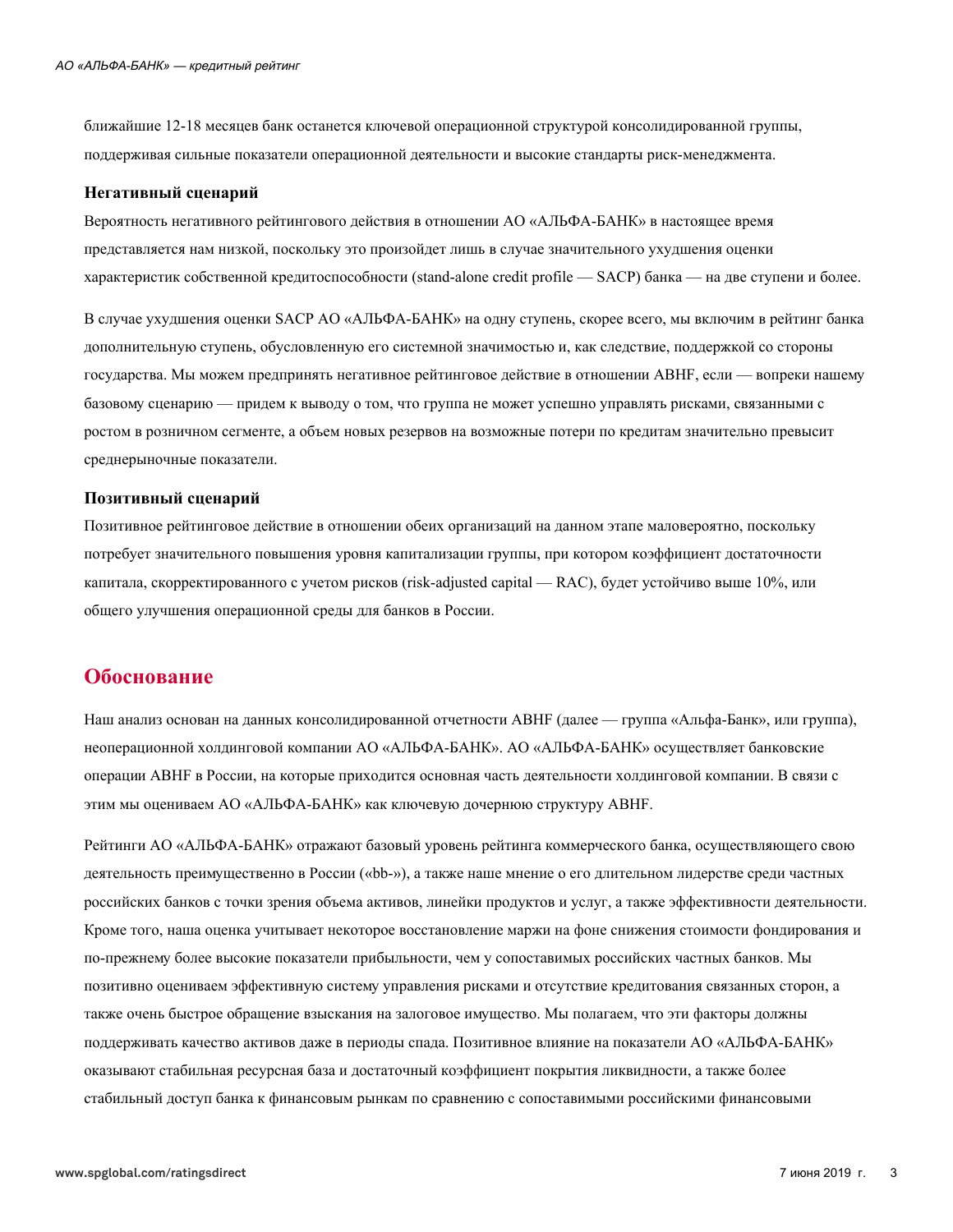организациями. По нашему мнению, АО «АЛЬФА-БАНК» имеет высокую системную значимость для российского банковского сектора, и существует умеренно высокая вероятность получения банком экстраординарной поддержки со стороны государства в случае необходимости. Однако этот фактор является нейтральным для рейтинга АО «АЛЬФА-БАНК», поскольку, по нашему мнению, в настоящий момент разница между показателями кредитоспособности банка и суверенного правительства невелика.

#### Базовый уровень рейтинга коммерческого банка, действующего в России, — «bb-»

Наша методология присвоения рейтингов банкам предполагает использование компонентов оценки страновых и отраслевых рисков банковского сектора (Banking Industry Country Risk Assessment — BICRA) — оценок экономического и отраслевого риска — для оценки базового уровня рейтинга, на основе которого определяется кредитный рейтинг эмитента. Базовый уровень рейтинга коммерческого банка, действующего только в Российской Федерации, — «bb-», что определяется оценкой экономического риска «8» и оценкой отраслевого риска «8».

Экономические риски российских банков оцениваются нами как более высокие, чем соответствующие риски сопоставимых банков на таких крупных развивающихся рынках, как Китай, Бразилия или Индия. Мы ожидаем, что темпы экономического роста в России составят 1.5% в 2019 г. и в среднем около 1.8% в год в 2020-2022 гг., однако полагаем, что экономическая ситуация останется сложной для российских банков в ближайшие два года. Российская экономика по-прежнему сильно зависит от сырьевых товаров и отсутствия структурных реформ, которые обусловили бы повышение эффективности неэкспортных секторов.

В соответствии с нашими ожиданиями темпы роста кредитования в 2019 г. составят 12-15% на фоне существенного роста розничного кредитования, который в среднем составит 18-20% в 2019 г. Мы считаем, что возросший спрос на кредиты в 2018 г. в значительной степени обусловлен существенным отложенным спросом корпоративного сектора и розничных клиентов. Мы ожидаем, что рост новых кредитов, по всей вероятности, будет умеренным в 2019 г. Вместе с тем он обусловит улучшение показателей прибыльности банковского сектора, в определенной степени компенсируя давление со стороны значительного объема аккумулированных проблемных и реструктурированных кредитов, который по-прежнему оказывает негативное влияние на показатели прибыльности и капитализации многих российских банков.

Отраслевые риски банковского сектора также остаются высокими. Доступ к внешним рынкам капитала по-прежнему ограничен в связи с экономическими санкциями в отношении нескольких крупных банков и компаний. Темпы роста депозитов существенно замедлились, вместе с тем депозиты остаются важнейшим источником фондирования банковского сектора. Уровень концентрации ресурсной базы небольших банков и банков средней величины подвергает их особенно высокому риску, связанному с оттоком депозитов. Доминирование государственных банков в российском банковском секторе традиционно приводит к искажению конкурентной среды и оказывает давление на кредитоспособность частных банков. Мы ожидаем, что рыночные позиции государственных банков продолжат укрепляться в 2019-2020 гг. Мы считаем, что система банковского регулирования и надзора в большей степени реагирует на возникшие проблемы, чем предупреждает их возникновение. Вместе с тем меры по «расчистке»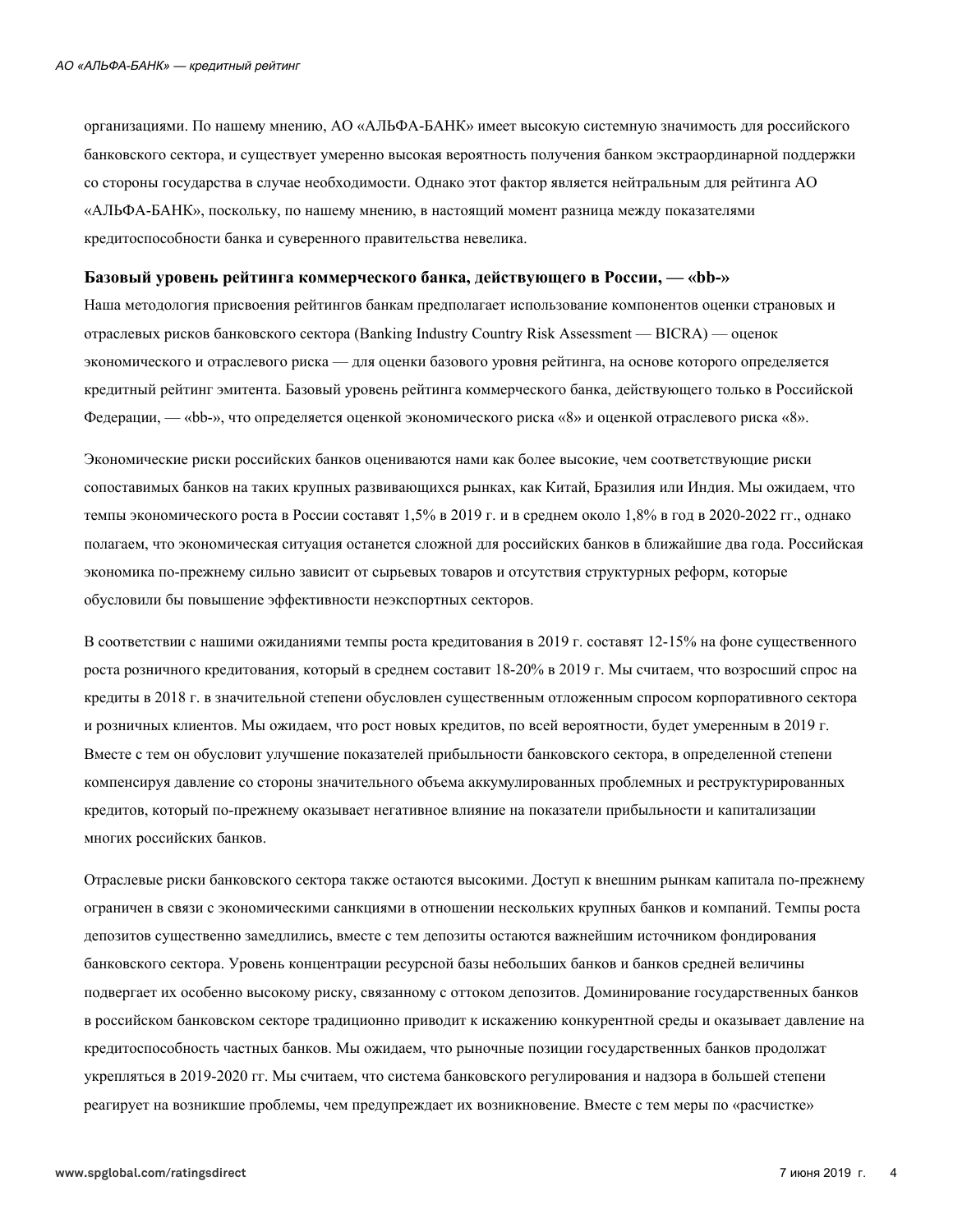банковского сектора, принимаемые Банком России, оказывают позитивное влияние на стабильность сектора.

Российский банковский сектор получал значительную поддержку от государства в форме капитала, фондирования и ликвидности в периоды стрессовых ситуаций в прошлом. Мы полагаем, что в ближайшие годы государственная поддержка будет доступна преимущественно крупным государственным банкам и нескольким системно значимым частным банкам.

#### Таблица 1

| АО «АЛЬФА-БАНК»: основные показатели  |                            |            |           |            |           |  |  |  |  |
|---------------------------------------|----------------------------|------------|-----------|------------|-----------|--|--|--|--|
|                                       | По состоянию на 31 декабря |            |           |            |           |  |  |  |  |
| (млн долл.)                           | 2018                       | 2017       | 2016      | 2015       | 2014      |  |  |  |  |
| Скорректированные активы              | 47 049.0                   | 44 568.0   | 38 079.0  | 31 377.0   | 43 452.0  |  |  |  |  |
| Кредиты клиентам (брутто)             | 29 626.0                   | 27 889.0   | 23 24 3.0 | 20 996.0   | 26 997.0  |  |  |  |  |
| Скорректированный собственный капитал | 6 100.0                    | 5489.0     | 4 8 2 2.0 | 4 1 5 3 .0 | 4 2 3 7 0 |  |  |  |  |
| Операционные доходы                   | 3 132.0                    | 2 3 3 4 .0 | 1979.0    | 2 2 6 3 .0 | 2554.0    |  |  |  |  |
| Непроцентные расходы                  | 1 170.0                    | 1 1 2 5 .0 | 906.0     | 928.0      | 1 195.0   |  |  |  |  |
| Доходы от основной деятельности       | 1 380.4                    | 851.0      | 568.0     | 423.0      | (19,0)    |  |  |  |  |

### Бизнес-позиция: крупнейший частный банк в России, успешно конкурирующий с государственными банками

АО «АЛЬФА-БАНК» занимает четвертое место среди российских банков по размеру совокупных активов, которые составляли 47,2 млрд долл. по состоянию на 31 декабря 2018 г., и первое место среди частных финансовых организаций в России. АО «АЛЬФА-БАНК» в течение многих лет успешно конкурирует с крупными государственными банками, демонстрируя устойчиво высокие доходы, последовательную стратегию и сбалансированный подход к управлению рисками. Банк имеет 492 офиса в России и обслуживает более 530 тыс. юридических лиц и около 16,1 млн физических лиц (данные на конец 2018 г.).

Менеджмент и стратегия АО «АЛЬФА-БАНК» являются одним из основных позитивных факторов для общей бизнес-позиции банка. Быстрое и успешное восстановление банка после кризисов последних десяти лет, в частности, продуктивная работа с проблемными кредитами, свидетельствуют об эффективности стратегии банка и дают основание полагать, что банк продолжит успешно управлять рисками, связанными с неблагоприятной макроэкономической ситуацией. Конечные собственники АО «АЛЬФА-БАНК», прежде всего Михаил Фридман, сохраняют доли в его капитале с начала или середины 1990-х годов и по-прежнему демонстрируют заинтересованность в развитии банковской деятельности группы в России.

Банк сохраняет ориентированность на обслуживание преимущественно корпоративных клиентов. Вместе с тем он постепенно увеличивает объем розничного кредитования (в частности, в сегменте персональных кредитов с погашением в рассрочку, кредитных карт и ипотечных кредитов), на долю которого приходилось около 20% кредитного портфеля по состоянию на 31 декабря 2018 г. (в сравнении с 15% годом ранее), и планирует достичь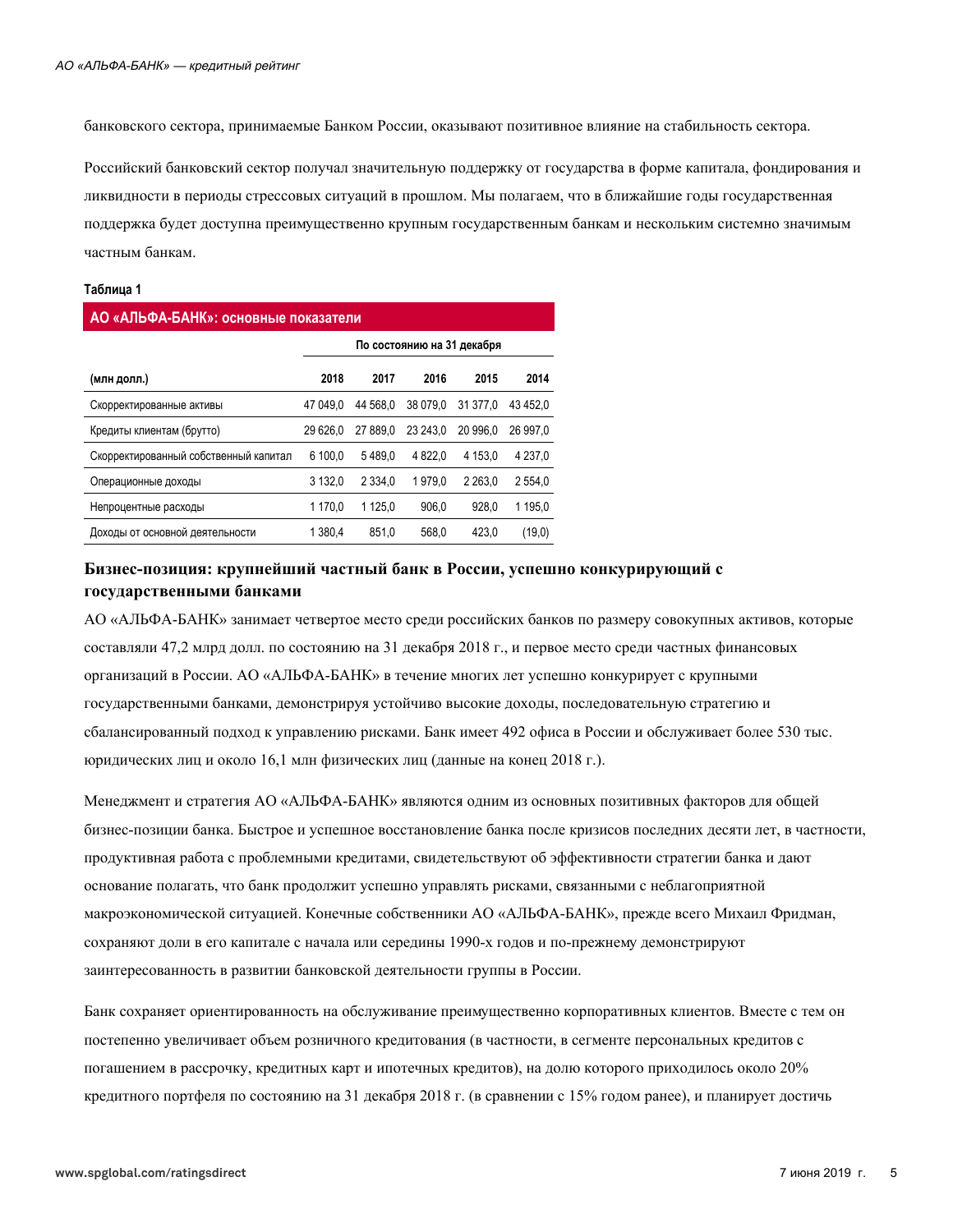целевого показателя 30% к 2021 г.

Мы оцениваем стратегию развития банка как вполне осуществимую, поскольку ожидаем, что банк сможет обеспечить рост бизнеса, избежав значительного ухудшения качества активов, поскольку стремится привлекать наиболее кредитоспособных клиентов. По нашему мнению, стоимость фондирования АО «АЛЬФА-БАНК» (3,9%) существенно ниже среднего уровня для сопоставимых российских банков (4,6% по данным за 2018 г.), что будет поддерживать рост его бизнеса. Более низкая стоимость фондирования обусловлена значительной долей такого недорогого и стабильного источника финансирования, как текущие счета клиентов, главным образом благодаря высокому качеству инфраструктуры и клиентских услуг.

#### Таблица 2

| АО «АЛЬФА-БАНК»: показатели, определяющие бизнес-позицию                                       |                            |           |        |           |        |
|------------------------------------------------------------------------------------------------|----------------------------|-----------|--------|-----------|--------|
|                                                                                                | По состоянию на 31 декабря |           |        |           |        |
| $(\%)$                                                                                         | 2018                       | 2017      | 2016   | 2015      | 2014   |
| Доля на внутреннем рынке кредитов                                                              | 3,8                        | 3,8       | 3,3    | 2,6       | 2,8    |
| Доля на внутреннем рынке депозитов                                                             | 4,0                        | 3,4       | 3,3    | 2,7       | 2,5    |
| Совокупные доходы от направлений бизнеса (млн долл.)                                           | 3 154,0                    | 2 3 6 2,0 | 1979,0 | 2 2 6 4 0 | 2666.0 |
| Доходы от коммерческой деятельности / совокупные доходы от направлений<br>бизнеса              | 47,2                       | 59,2      | 58,2   | 53,5      | 42,6   |
| Доходы от розничной банковской деятельности / совокупные доходы от<br>направлений бизнеса      | 38,3                       | 44,3      | 44.0   | 43,6      | 59,2   |
| Доходы от коммерческой и розничной деятельности / совокупные доходы от<br>направлений бизнеса  | 85,5                       | 103,5     | 102,2  | 97,1      | 101,7  |
| Доходы от операций с ценными бумагами / совокупные доходы от направлений<br>бизнеса            | (2,0)                      | (5,6)     | (3,9)  | Н/Д       | Н/Д    |
| Прочие доходы / совокупные доходы от направлений бизнеса                                       | 16,5                       | 2,2       | 1,7    | 2,9       | (1,7)  |
| Доходы от инвестиционной банковской деятельности / совокупные доходы от<br>направлений бизнеса | (2,0)                      | (5, 6)    | (3,9)  | Н/Д       | Н/Д    |
| Рентабельность собственного капитала                                                           | 22,4                       | 15,0      | 11,3   | 8,8       | 0,7    |

Н/Д - нет данных.

## Капитализация и прибыльность: адекватные показатели капитализации поддерживаются устойчивой прибыльностью

Мы ожидаем, что АО «АЛЬФА-БАНК» (и группа в целом) будет демонстрировать позитивные результаты, а способность генерировать капитал из внутренних источников будет достаточной для покрытия роста активов, взвешенных с учетом рисков. Как следствие, мы ожидаем, что показатели капитализации, определяемые коэффициентом RAC, останутся почти без изменений и будут составлять 8,5-8,7% в ближайшие 12-18 месяцев (в сравнении с 8.7% в конце 2018 г.). Наши ожидания определяются следующими допущениями относительно группы:

• рост кредитного портфеля на 13% в год. Мы ожидаем, что темпы роста в розничном сегменте будут выше, чем в корпоративном сегменте;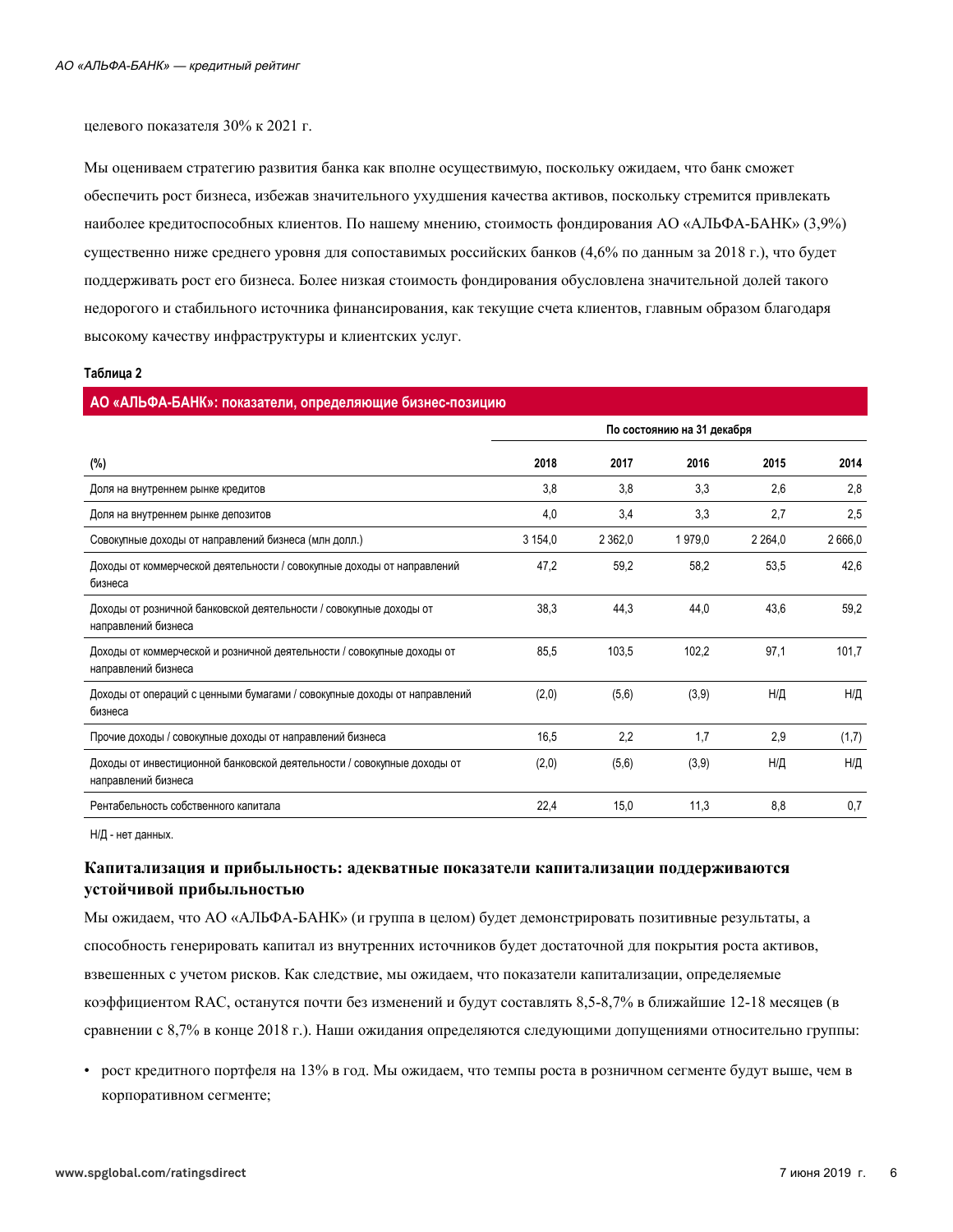- снижение показателя чистой процентной маржи с 4,8% в 2018 г. примерно до 4,5% в соответствии с тенденцией в банковском секторе, но не в столь значительной мере, поскольку банк постепенно увеличивает долю розничных кредитов в кредитном портфеле;
- стоимость риска на уровне примерно 1% в соответствии с нашими прогнозами для крупных российских банков.

Показатели прибыльности группы традиционно превышают показатели сопоставимых частных российских банков, приближаясь к уровню государственных банков и дочерних структур иностранных финансовых организаций. Мы отмечаем более высокую, чем у других российских банковских групп, консолидированную чистую прибыль - 1325 млн долл. по результатам 2018 г. Мы ожидаем, что способность банка генерировать доход останется как минимум на таком же уровне в ближайшие два года, в результате чего доходность собственного капитала составит более 15%.

Насколько мы понимаем, акционеры банка готовы и способны произвести вливание капитала 1-го уровня в случае необходимости. Вместе с тем мы не учитываем дополнительные вливания капитала в нашем базовом сценарии на ближайшие два года, поскольку в настоящее время АО «АЛЬФА-БАНК» и группа в целом располагают достаточными резервами капитала благодаря его устойчивой генерации за счет внутренних ресурсов, а также выпуску бессрочных сертификатов участия в займе в размере 500 млн долл. в январе 2018 г., который мы учитываем в расчете капитала как гибридный инструмент «средней» классификации.

Мы ожидаем, что коэффициент дивидендных выплат останется на уровне 5-7% чистой прибыли в ближайшие два года. В то же время мы считаем, что это не приведет к ухудшению показателей капитализации, поскольку, согласно прогнозам нашего базового сценария, способность банка генерировать прибыль останется высокой.

#### Таблица 3

|                                                                                 | По состоянию на 31 декабря |       |      |       |        |  |  |
|---------------------------------------------------------------------------------|----------------------------|-------|------|-------|--------|--|--|
| (%)                                                                             | 2018                       | 2017  | 2016 | 2015  | 2014   |  |  |
| Коэффициент достаточности капитала 1-го уровня*                                 | 17,3                       | 15,7  | 16,2 | 16,8  | 12,8   |  |  |
| Коэффициент RAC, рассчитанный S&P Global Ratings, без учета<br>диверсификации   | 8.7                        | 7,5   | 8,6  | 7,2   | 6,4    |  |  |
| Коэффициент RAC, рассчитанный S&P Global Ratings, с учетом<br>диверсификации    | 7,9                        | 6,7   | 7,5  | 7,6   | 6,7    |  |  |
| Скорректированный собственный капитал / скорректированный совокупный<br>капитал | 86,6                       | 88,8  | 87,3 | 100,0 | 100,0  |  |  |
| Чистый процентный доход / операционные доходы                                   | 64,2                       | 74,5  | 69,2 | 58,4  | 87,2   |  |  |
| Комиссионный доход / операционные доходы                                        | 31,2                       | 36,3  | 32,0 | 25,9  | 32,3   |  |  |
| Доходы от операций, чувствительных к колебаниям рынка / операционные<br>доходы  | 7,3                        | (9,5) | 1.0  | 15,0  | (20,5) |  |  |
| Непроцентные расходы / операционные доходы                                      | 37,4                       | 48,2  | 45,8 | 41,0  | 46,8   |  |  |
| Операционные доходы до формирования резервов / средние активы за<br>период      | 4,3                        | 2,9   | 3,1  | 3,6   | 3,0    |  |  |

#### АО «АПЬФА-БАНК»: показатели капитализации и прибыльности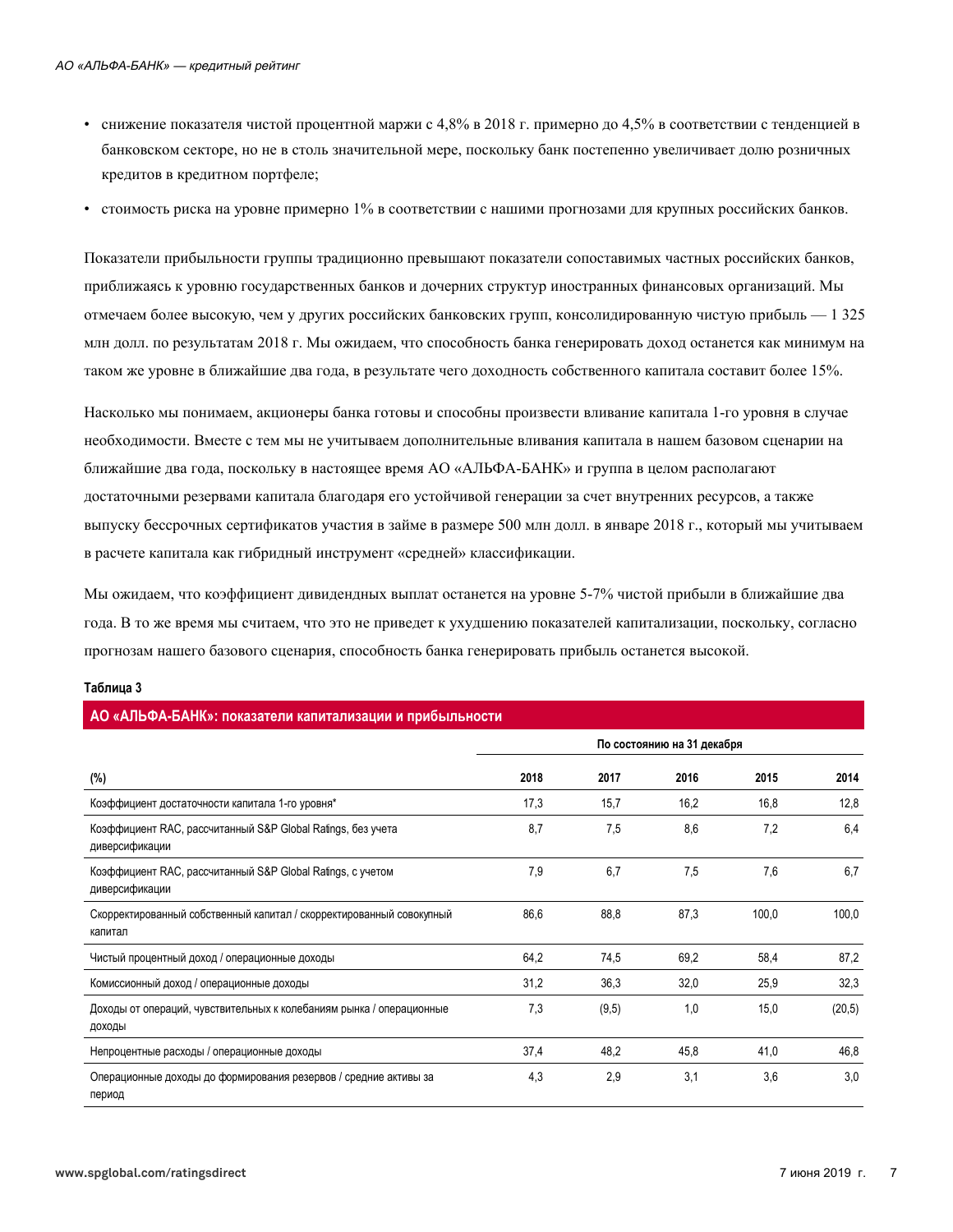#### Таблица 3

| АО «АЛЬФА-БАНК»: показатели капитализации и прибыльности (продолжение)         |      |      |                            |      |       |
|--------------------------------------------------------------------------------|------|------|----------------------------|------|-------|
|                                                                                |      |      | По состоянию на 31 декабря |      |       |
| (%)                                                                            | 2018 | 2017 | 2016                       | 2015 | 2014  |
| Прибыль от основной деятельности / средние активы под управлением за<br>период | 3.0  | 2.1  | 16                         |      | (0,0) |

\* Коэффициент достаточности капитала за 2014-2016 гг. рассчитан в соответствии с требованиями Basel I, за 2017-2018 гг. - в соответствии с требованиями Basel III.

#### Таблица 4

## АО «АЛЬФА-БАНК»: коэффициент капитала, скорректированного с учетом риска

| (млн долл.)                                               | Активы под<br>риском* | Активы, взвешенные с учетом рисков<br>(RWA), по методологии S&P Global Ratings | Средний показатель веса риска, рассчитанный<br>S&P Global Ratings, %                                       |
|-----------------------------------------------------------|-----------------------|--------------------------------------------------------------------------------|------------------------------------------------------------------------------------------------------------|
| Кредитный риск                                            |                       |                                                                                |                                                                                                            |
| Кредиты органам власти и средства<br>в национальном банке | 6070                  | 1 3 2 8                                                                        | 22                                                                                                         |
| Из них региональным и местным<br>органам власти           | 6499                  | 5 3 9 5                                                                        | 83                                                                                                         |
| Кредиты финансовым<br>организациям                        | 28 831                | 53 679                                                                         | 186                                                                                                        |
| Кредиты корпоративным клиентам                            | 6 1 3 1               | 10 623                                                                         | 173                                                                                                        |
| Кредиты розничным клиентам                                | 513                   | 474                                                                            | 92                                                                                                         |
| в том числе ипотечные                                     | $\mathbf 0$           | $\mathbf{0}$                                                                   | $\mathbf 0$                                                                                                |
| Секьюритизация§                                           | 1869                  | 4 107                                                                          | 220                                                                                                        |
| Прочие активы†                                            | 49 401                | 75 132                                                                         | 152                                                                                                        |
| Совокупный кредитный риск                                 |                       |                                                                                |                                                                                                            |
| Корректировка оценки кредитного<br>риска контрагента      | −−                    | 0                                                                              |                                                                                                            |
| Итого корректировка оценки кредитного риска контрагента   |                       |                                                                                |                                                                                                            |
| Рыночный риск                                             | 25                    | 263                                                                            | 1 0 5 0                                                                                                    |
| Вложения в акции                                          | --                    | 0                                                                              |                                                                                                            |
| Рыночный риск торгового портфеля                          | --                    | 263                                                                            |                                                                                                            |
| Совокупный рыночный риск                                  |                       |                                                                                |                                                                                                            |
| Операционный риск                                         | --                    | 5873                                                                           |                                                                                                            |
| Совокупный операционный риск                              |                       |                                                                                |                                                                                                            |
|                                                           |                       | Активы, взвешенные с учетом рисков<br>(RWA), по методологии S&P Global Ratings | Доля корректировок в активах, взвешенных с<br>учетом рисков (RWA), по методологии S&P Global<br>Ratings, % |
| Корректировки на диверсификацию                           |                       |                                                                                |                                                                                                            |
| Активы, взвешенные с учетом                               |                       | 81 267                                                                         | 100,0                                                                                                      |

рисков, до корректировок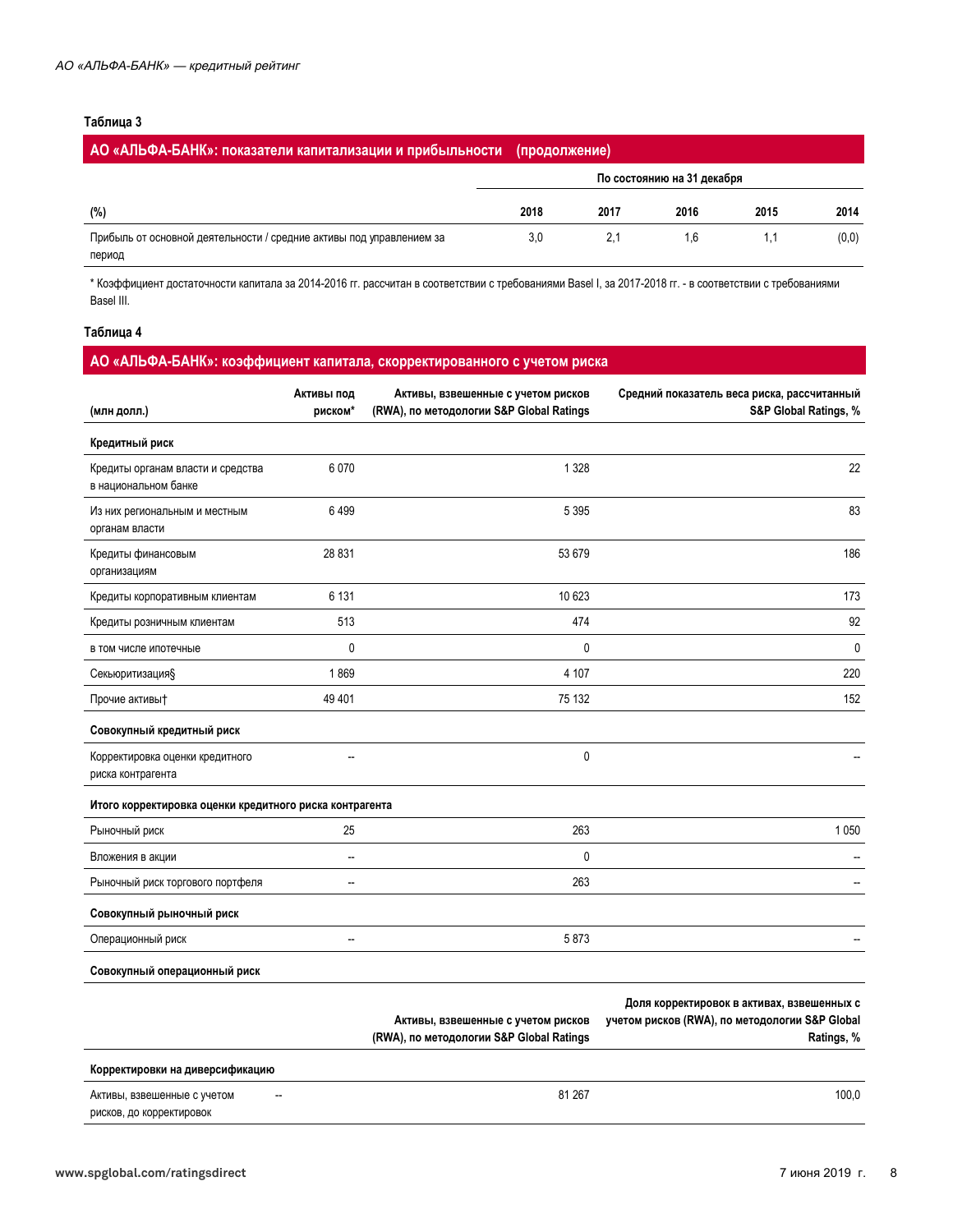#### Таблица 4

|                                                                  | АО «АЛЬФА-БАНК»: коэффициент капитала, скорректированного с учетом риска | (продолжение)                                                                                      |
|------------------------------------------------------------------|--------------------------------------------------------------------------|----------------------------------------------------------------------------------------------------|
| Итого корректировки на<br>диверсификацию и риски<br>концентрации | 7525                                                                     | 9,3                                                                                                |
| Активы, взвешенные с учетом<br>рисков, после корректировок       | 88793                                                                    | 109,3                                                                                              |
|                                                                  | Совокупный скорректированный капитал                                     | Коэффициент капитала, скорректированный с<br>учетом риска, по методологии S&P Global Ratings,<br>% |
| Коэффициент капитала                                             |                                                                          |                                                                                                    |
| Коэффициент капитала до<br>корректировок                         | 7 0 4 3                                                                  | 8,7                                                                                                |
| Коэффициент капитала после<br>корректировок‡                     | 7 0 4 3                                                                  | 7,9                                                                                                |

\*Активы под риском. §Секьюритизированные активы включают транши, вычитаемые из регулятивного капитала. †Прочие активы включают отложенные налоговые активы, которые не вычитаются из скорректированного собственного капитала. ‡Включает корректировки капитала 1-го уровня и дополнительные обязательные требования (коэффициенты или надбавки Pillar 2). RWA - активы, взвешенные с учетом риска. RW - вес риска. RAC - коэффициент капитала, взвешенный с учетом риска. Источники: данные банка по состоянию на 31 декабря 2018 г., данные S&P Global Ratings.

### Позиция по риску: качество активов превышает средний уровень по банковскому сектору, но концентрация на отдельных контрагентах остается значительной в международном контексте

В последние годы группа демонстрировала меньшую уязвимость, чем сопоставимые банки, для текущей неблагоприятной ситуации в российской экономике. Мы отмечаем успешную деятельность группы в условиях финансового кризиса и оцениваем ее позицию по риску как «сильную» и более благоприятную, чем у большинства сопоставимых банков. Мы отмечаем более низкую, чем в среднем по банковской системе, стоимость риска АО «АЛЬФА-БАНК», несмотря на быстрый рост в последнее время в высокорисковом розничном сегменте. Средняя стоимость риска АО «АЛЬФА-БАНК» в последние пять лет составляет 2% в сравнении со средним показателем по банковской системе на уровне 2,9% (оценка).

Мы отмечаем значительный прогресс группы в снижении концентрации кредитного портфеля на отдельных контрагентах. Так, доля 10 крупнейших заемщиков в кредитном портфеле сократилась с 27,4% в конце 2017 г. до 21,7% по состоянию на 31 декабря 2018 г. Вместе с тем мы полагаем, что концентрация кредитного портфеля на отдельных контрагентах останется высокой в международном сравнении, отражая концентрированную структуру российской экономики и рыночную позицию группы как одного из ведущих кредиторов крупных российских компаний. Мы отмечаем, что 10 крупнейших кредитов выданы крупным российским компаниям («голубым фишкам»), имеющим кредитное качество выше среднего уровня.

В настоящее время группа нацелена на увеличение доли розничных кредитов в кредитном портфеле (целевой показатель составляет 30% к 2021 г. в сравнении с 20% на 31 декабря 2018 г.). Мы ожидаем, что концентрация кредитного портфеля на отдельных контрагентах будет медленно снижаться в ближайшие два года, но останется высокой в международном контексте. На наш взгляд, банк сможет увеличить портфель розничных кредитов без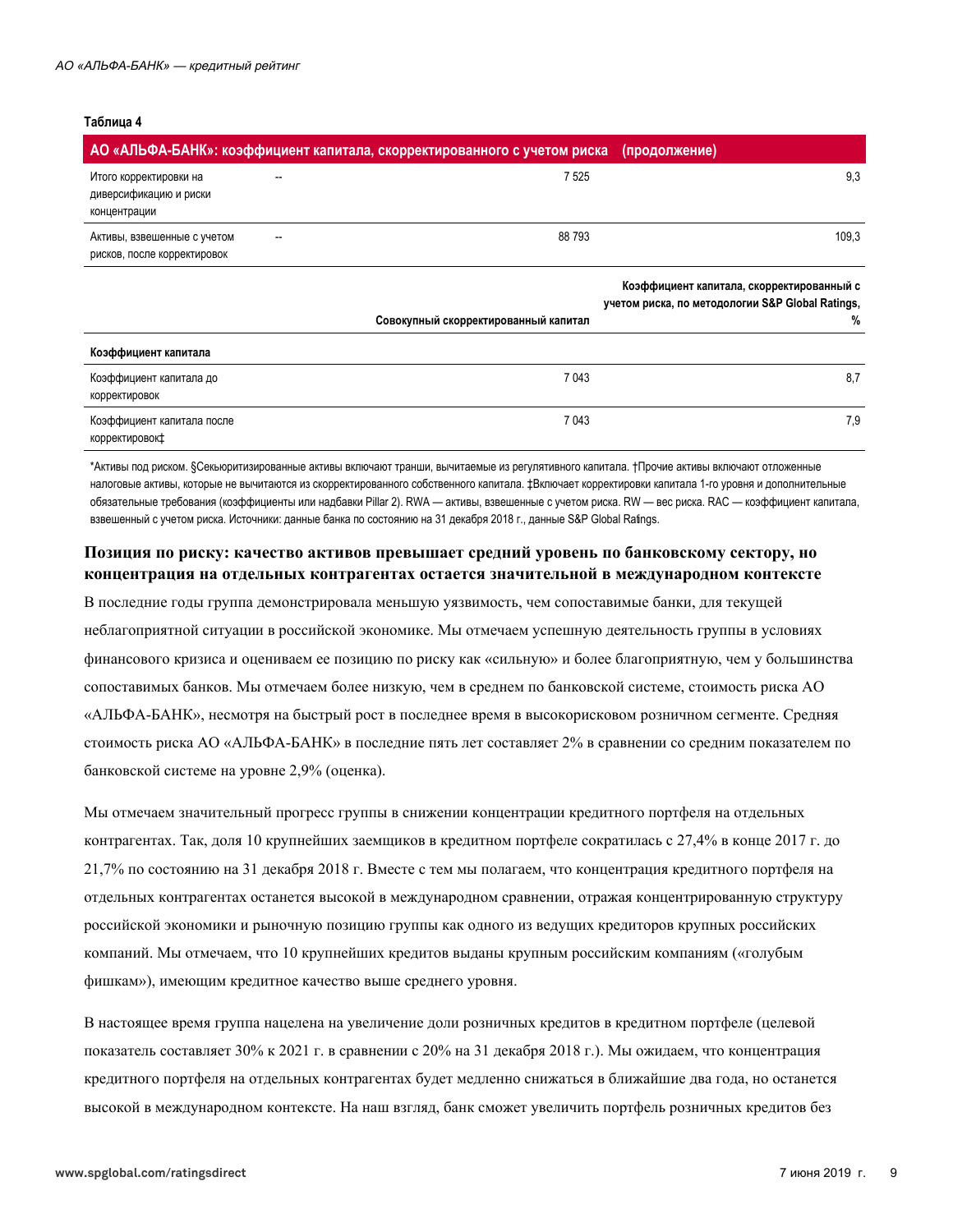существенного повышения стоимости риска, главным образом благодаря тому, что опыт менеджмента и его знание рынка будут способствовать взвешенному и устойчивому развитию бизнеса в этом сегменте.

Мы также отмечаем, что эффективная система управления рисками и отсутствие директивного кредитования, а также очень быстрое и проактивное обращение взыскания на залоговое имущество способствуют поддержанию качества активов даже в периоды спада. Мы не ожидаем существенного увеличения объема проблемных кредитов в связи с прогнозируемым повышением темпов роста бизнеса и полагаем, что проблемные кредиты останутся на уровне около 3,5%; при этом большая их часть обеспечена резервами.

Около 30% кредитов группы номинировано в иностранной валюте, в основном в долларах США, что, на наш взгляд, подвергает банк валютному риску. Однако доля кредитов, номинированных в иностранной валюте, сопоставима с долей депозитов клиентов, номинированных в иностранной валюте (32%). Группа поддерживает чистую валютную позицию близкой к нулю, а валютные кредиты выданы главным образом компаниям-экспортерам, получающим выручку в иностранной валюте и демонстрирующим хорошие показатели операционной деятельности.

#### Таблица 5

#### АО «АЛЬФА-БАНК»: показатели, определяющие позицию по риску

|                                                                                                                                                                      | По состоянию на 31 декабря |       |       |         |         |
|----------------------------------------------------------------------------------------------------------------------------------------------------------------------|----------------------------|-------|-------|---------|---------|
| (%)                                                                                                                                                                  | 2018                       | 2017  | 2016  | 2015    | 2014    |
| Прирост кредитов клиентов                                                                                                                                            | 6,2                        | 20,0  | 10,7  | (22, 2) | (15, 8) |
| Суммарная корректировка на диверсификацию / активы, взвешенные с учетом риска, рассчитанные<br>по методологии S&P Global Ratings, до корректировок на диверсификацию | 9,3                        | 12,2  | 14,1  | (4, 5)  | (4,7)   |
| Общие активы под управлением / скорректированный собственный капитал, раз                                                                                            | 7,7                        | 8,2   | 7,9   | 7,6     | 10,3    |
| Вновь созданные резервы на возможные потери по кредитам / средние кредиты клиентам за<br>период                                                                      | 0.9                        | 0.2   | 1,2   | 3,0     | 4,7     |
| Чистые списания / средние кредиты клиентам за период                                                                                                                 | 0,9                        | 1,5   | 3,2   | 2,9     | 1,3     |
| Проблемные активы (брутто) / кредиты клиентам + прочая недвижимость                                                                                                  | 3,5                        | 2,6   | 4,4   | 7,2     | 2,8     |
| Резервы на потери по кредитам / проблемные активы (брутто)                                                                                                           | 86,6                       | 114.2 | 110.5 | 94,3    | 214.1   |

\* Данные за 2018 г. учитывают кредиты стадии 3 (по МСФО 9), данные за 2017 г. и предыдущие периоды учитывают проблемные кредиты, просроченные более чем на 90 дней.

### Показатели фондирования и ликвидности: позитивное влияние, связанное с более низкой стоимостью фондирования в сравнении с сопоставимыми банками

Мы оцениваем показатели фондирования группы как «средние», а показатели ликвидности — как «адекватные».

Группа успешно увеличила базу депозитов в 2018 г. без увеличения стоимости фондирования.

По нашему мнению, позитивное влияние на деятельность группы оказывают стабильно высокие показатели АО «АЛЬФА-БАНК» в сегменте розничных депозитов в России: банк занимает третье место по объему розничных депозитов (рыночная доля — 10%) после Сбербанка и Банка ВТБ. Уровень концентрации депозитов юридических лиц в 2018 г. оценивался как относительно стабильный: на долю 20 крупнейших клиентов приходилось около 18%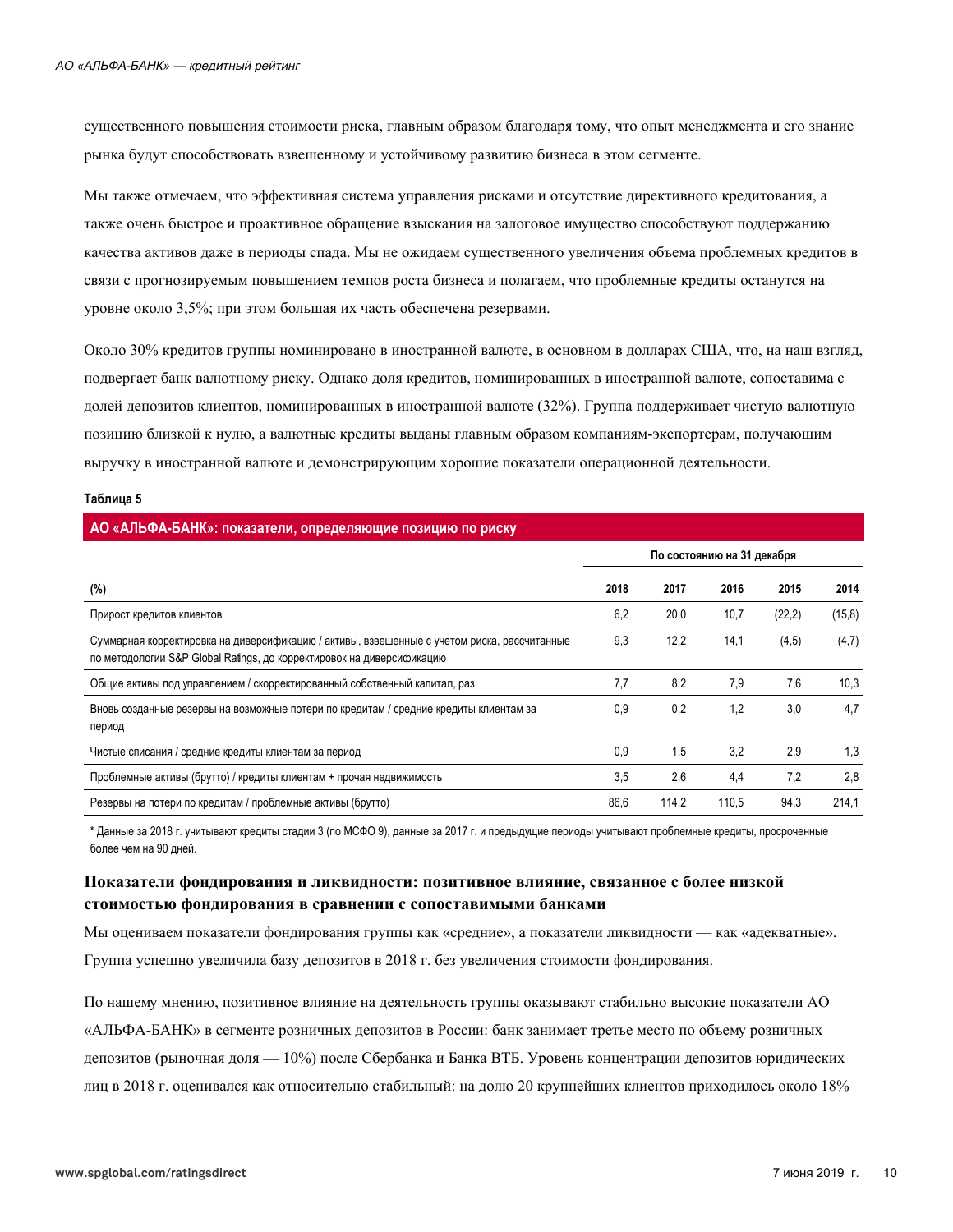базовых депозитов по состоянию на 31 декабря 2018 г. (как и по состоянию на 31 декабря 2017 г.).

Мы отмечаем, что позитивное влияние на показатели АО «АЛЬФА-БАНК» оказывает значительная доля такого недорогого и стабильного источника фондирования, как текущие счета, главным образом благодаря высокому качеству инфраструктуры и клиентских услуг. Отношение «процентные расходы / средний объем фондирования» составляет 3,9%, что является одним из самых низких показателей среди сопоставимых банков. АО «АЛЬФА-БАНК» — один из немногих российских банков с относительно стабильным доступом как к внутреннему, так и к международному рынку ценных бумаг. Доля финансирования, привлеченного на рынках капитала, снизилась с 22% в 2017 г. до 19,7% в конце 2018 г. в связи с сокращением объема депозитов банков и погашением субординированного кредита. Мы также позитивно оцениваем тот факт, что АО «АЛЬФА-БАНК» является крупнейшим банком-эмитентом на рынке, который не находится под действием санкций, в связи с чем его доступ на международные рынки оказывает позитивное влияние на показатели.

В конце 2018 г. объем ликвидных активов и ценных бумаг группы, которые могут быть использованы в операциях РЕПО, составлял около 32% активов. Ликвидные активы (в широком определении) с запасом обеспечивают своевременное обслуживание краткосрочных долговых обязательств, привлеченных на рынках капитала. График погашения долга оценивается нами как равномерный. Потребности банка в рефинансировании в следующем году незначительны, и мы позитивно оцениваем тот факт, что более 80% долговых обязательств, привлеченных на открытом рынке, подлежат погашению после 2019 г. Мы также отмечаем сложившуюся практику предоставления ликвидности группе со стороны собственников в случае необходимости.

| AO «АЛЬФА-БАНК»: показатели фондирования и ликвидности                                                                            |                            |       |       |       |       |
|-----------------------------------------------------------------------------------------------------------------------------------|----------------------------|-------|-------|-------|-------|
|                                                                                                                                   | По состоянию на 31 декабря |       |       |       |       |
| (%)                                                                                                                               | 2018                       | 2017  | 2016  | 2015  | 2014  |
| Базовые депозиты / ресурсная база                                                                                                 | 82,7                       | 79,9  | 71,0  | 69,1  | 56,2  |
| Кредиты клиентам (нетто) / всего депозитов                                                                                        | 89,5                       | 91,6  | 101,8 | 110,3 | 126,4 |
| Коэффициент долгосрочного финансирования                                                                                          | 94,4                       | 92,5  | 84,6  | 89,7  | 74,5  |
| Коэффициент стабильного финансирования                                                                                            | 131,4                      | 127,5 | 119,8 | 120,5 | 103,4 |
| Краткосрочное финансирование, привлеченное на открытом рынке / ресурсная база                                                     | 6,7                        | 8,7   | 18,2  | 12,1  | 28,5  |
| Широкий показатель ликвидных активов / краткосрочное финансирование, привлеченное на<br>открытом рынке, раз                       | 5,3                        | 4,0   | 2,2   | 2,7   | 1,2   |
| Широкий показатель ликвидных активов (нетто) / краткосрочные депозиты клиентов                                                    | 61,2                       | 58,4  | 54,4  | 46,3  | 15,1  |
| Краткосрочное финансирование, привлеченное на открытом рынке/ совокупный объем<br>финансирования, привлеченного на открытом рынке | 33,8                       | 39,7  | 58,2  | 39,0  | 65,0  |
| Узкий показатель ликвидных активов / трехмесячное финансирование, привлеченное на<br>открытом рынке, раз                          | 12,8                       | 7,6   | 4,1   | 6,4   | 3,4   |

#### Таблица 6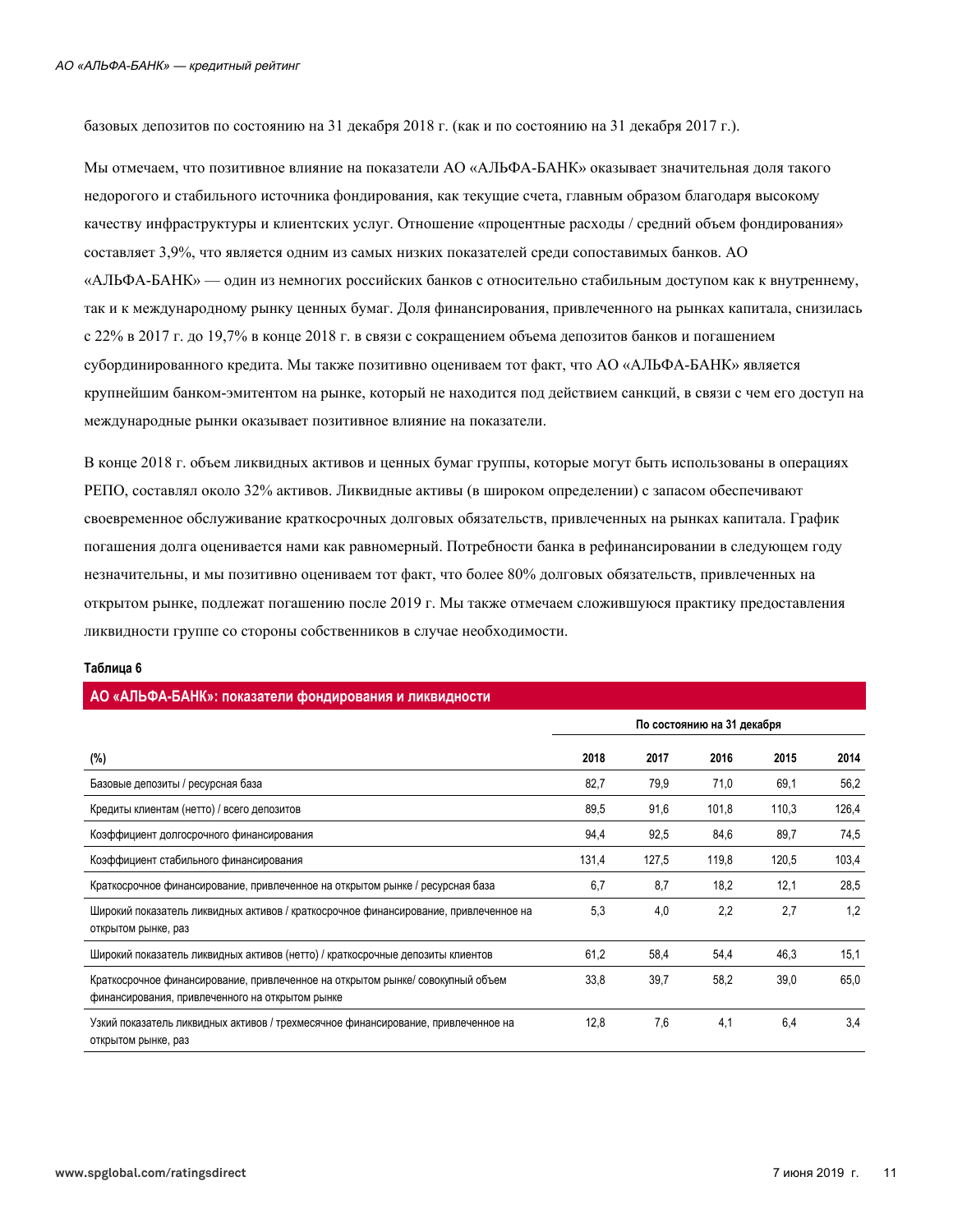#### Внешняя поддержка: высокая значимость для банковской системы

Мы считаем, что АО «АЛЬФА-БАНК» имеет высокую значимость для банковского сектора России, и отмечаем умеренно высокую вероятность получения банком экстраординарной поддержки со стороны государства в случае необходимости. Однако мы более не включаем в рейтинг АО «АЛЬФА-БАНК» одну дополнительную ступень за счет возможной поддержки со стороны государства ввиду повышения оценки его SACP до «bb+»: по нашему мнению, в настоящий момент разница между показателями кредитоспособности банка и суверенного правительства слишком мала для того, чтобы рассчитывать на достаточную экстраординарную поддержку со стороны правительства, которую необходимо было бы учитывать в рейтингах в виде дополнительных ступеней.

## Дополнительные факторы, влияющие на уровень рейтингов: рейтинговый анализ основан на данных консолидированной финансовой отчетности холдинговой компании

АО «АЛЬФА-БАНК» и связанные с ним компании принадлежат АВНF — неоперационной холдинговой компании с ограниченной ответственностью, зарегистрированной на Кипре.

Мы считаем АО «АЛЬФА-БАНК» ключевой дочерней компанией АВНF, поскольку на его долю приходится более 90% активов и обязательств АВНF, и именно его финансовое положение определяет кредитоспособность группы. В связи с этим оценка кредитного профиля группы АВНГ без учета внешней поддержки отражает главным образом эффективность операционной деятельности АО «АЛЬФА-БАНК».

Долгосрочный рейтинг АВНГ на две ступени ниже оценки кредитного профиля группы без учета внешней поддержки. Разница определяется главным образом статусом АВНF как неоперационной холдинговой компании и зависимостью от дивидендов и других выплат от АО «АЛЬФА-БАНК», необходимых для выполнения обязательств.

## <span id="page-11-0"></span>Критерии и статьи, имеющие отношение к теме публикации

- Методология расчета капитала, скорректированного с учетом рисков // 20 июля 2017 г.
- Методология: Взаимосвязь долгосрочных и краткосрочных рейтингов // 7 апреля 2017 г.
- Гибридные инструменты банковского капитала и субординированные долговые обязательства без возможности отсрочки платежа: методология и допущения // 29 января 2015 г.
- Методология присвоения рейтингов группе организаций // 19 ноября 2013 г.
- Количественные показатели, используемые при присвоении рейтингов банкам: Методология и допущения // 17 июля 2013 г.
- Присвоение рейтингов банкам: Методология и допущения // 9 ноября 2011 г.
- Оценки страновых и отраслевых рисков банковского сектора (BICRA): Методология и допущения // 9 ноября 2011  $\Gamma.$
- Использование списка CreditWatch и прогнозов по рейтингам // 14 сентября 2009 г.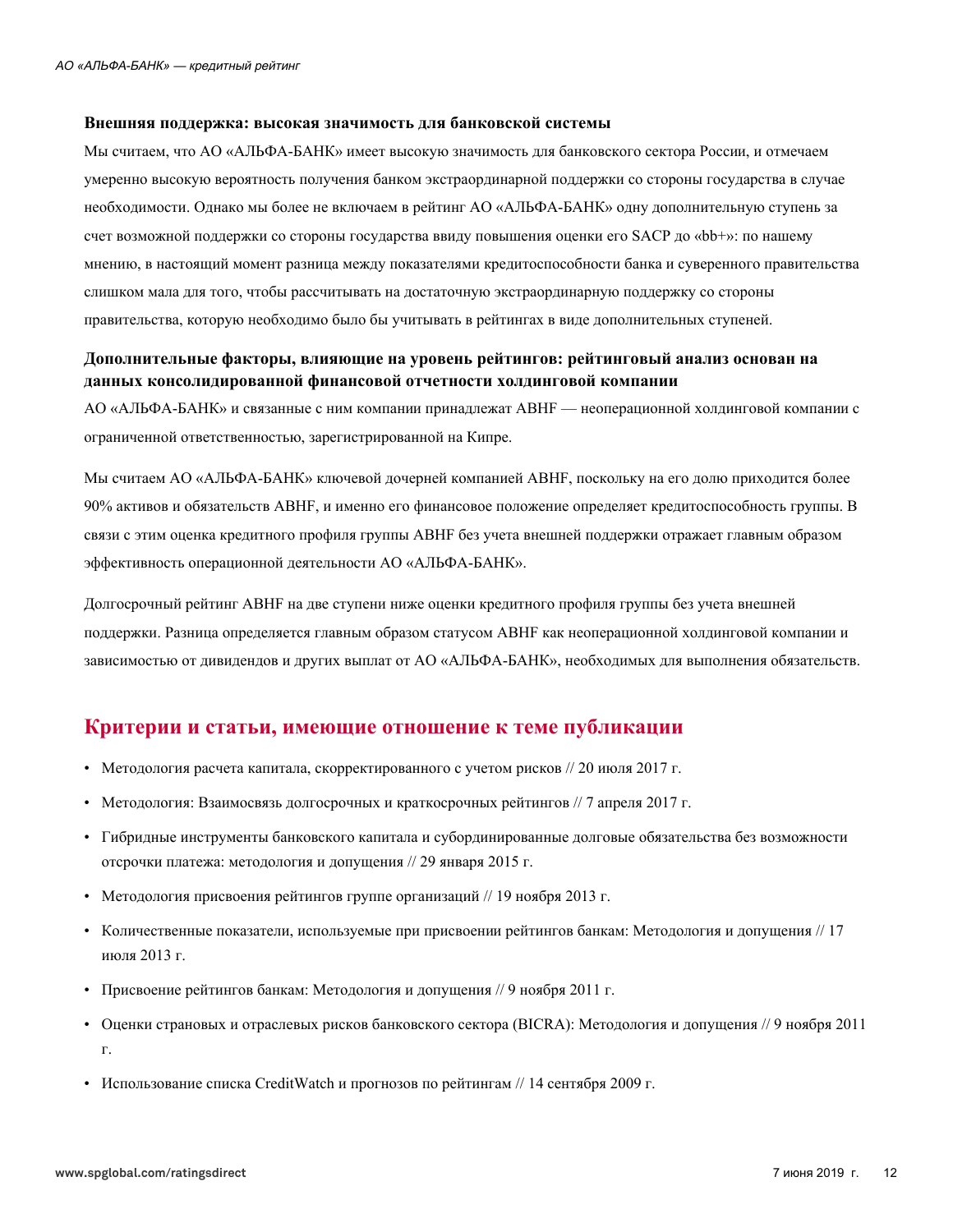• Присвоение рейтингов банка: коммерческие бумаги I // 23 марта 2004 г.

| Базовый рейтинг: матрица |                          |                |      |      |                    |      |      |     |     |    |
|--------------------------|--------------------------|----------------|------|------|--------------------|------|------|-----|-----|----|
| Отраслевой риск          |                          |                |      |      | Экономический риск |      |      |     |     |    |
|                          | 1                        | $\overline{2}$ | 3    | 4    | 5                  | 6    | 7    | 8   | 9   | 10 |
| 1                        | a                        | a              | a-   | bbb+ | bbb+               | bbb  |      |     |     |    |
| 2                        | a                        | a-             | a-   | bbb+ | bbb                | bbb  | bbb- |     |     |    |
| 3                        | a-                       | a-             | bbb+ | bbb+ | bbb                | bbb- | bbb- | bb+ |     |    |
| $\overline{4}$           | bbb+                     | bbb+           | bbb+ | bbb  | bbb                | bbb- | bb+  | bb  | bb  | -  |
| 5                        | bbb+                     | bbb            | bbb  | bbb  | bbb-               | bbb- | bb+  | bb  | bb- | b+ |
| 6                        | bbb                      | bbb            | bbb- | bbb- | bbb-               | bb+  | bb   | bb  | bb- | b+ |
| $\overline{7}$           | $\overline{\phantom{0}}$ | bbb-           | bbb- | bb+  | bb+                | bb   | bb   | bb- | b+  | b+ |
| 8                        |                          |                | bb+  | bb   | bb                 | bb   | bb-  | bb- | b+  | b  |
| 9                        |                          |                |      | bb   | bb-                | bb-  | b+   | b+  | b+  | b  |
| 10                       |                          |                |      |      | b+                 | b+   | b+   | b   | b   | b- |

#### Кредитные рейтинги (по состоянию на 7 июня 2019 г.)\*

#### АО «АЛЬФА-БАНК»

| Кредитный рейтинг эмитента              |                               | ВВ+/Стабильный/В          |
|-----------------------------------------|-------------------------------|---------------------------|
| Рейтинг по национальной шкале           |                               | Нет рейтинга              |
| Рейтинг субординированного долга        |                               | B+                        |
| История присвоения кредитных рейтингов  |                               |                           |
| 27.02.2018                              |                               | ВВ+/Стабильный/В          |
| 20.02.2017                              |                               | ВВ/Позитивный/В           |
| 01.06.2016                              |                               | <b>ВВ/Стабильный/В</b>    |
| 04.02.2015                              |                               | <b>ВВ/Негативный/В</b>    |
| 30.12.2014                              |                               | BB+/Watch Негативный/В    |
| 02.06.2017                              | Рейтинг по национальной шкале | нет рейтинга              |
| 04.02.2015                              |                               | ruAA/--/--                |
| 30.12.2014                              |                               | ruAA+/Watch Негативный/-- |
| Суверенный рейтинг                      |                               |                           |
| Российская Федерация                    |                               |                           |
| По обязательствам в иностранной валюте  |                               | ВВВ-/Стабильный/А-3       |
| По обязательствам в национальной валюте |                               | ВВВ/Стабильный/А-2        |
| Аффилированные организации              |                               |                           |
| <b>ABH Financial Ltd.</b>               |                               |                           |
| Кредитный рейтинг эмитента              |                               | <b>ВВ-/Стабильный/В</b>   |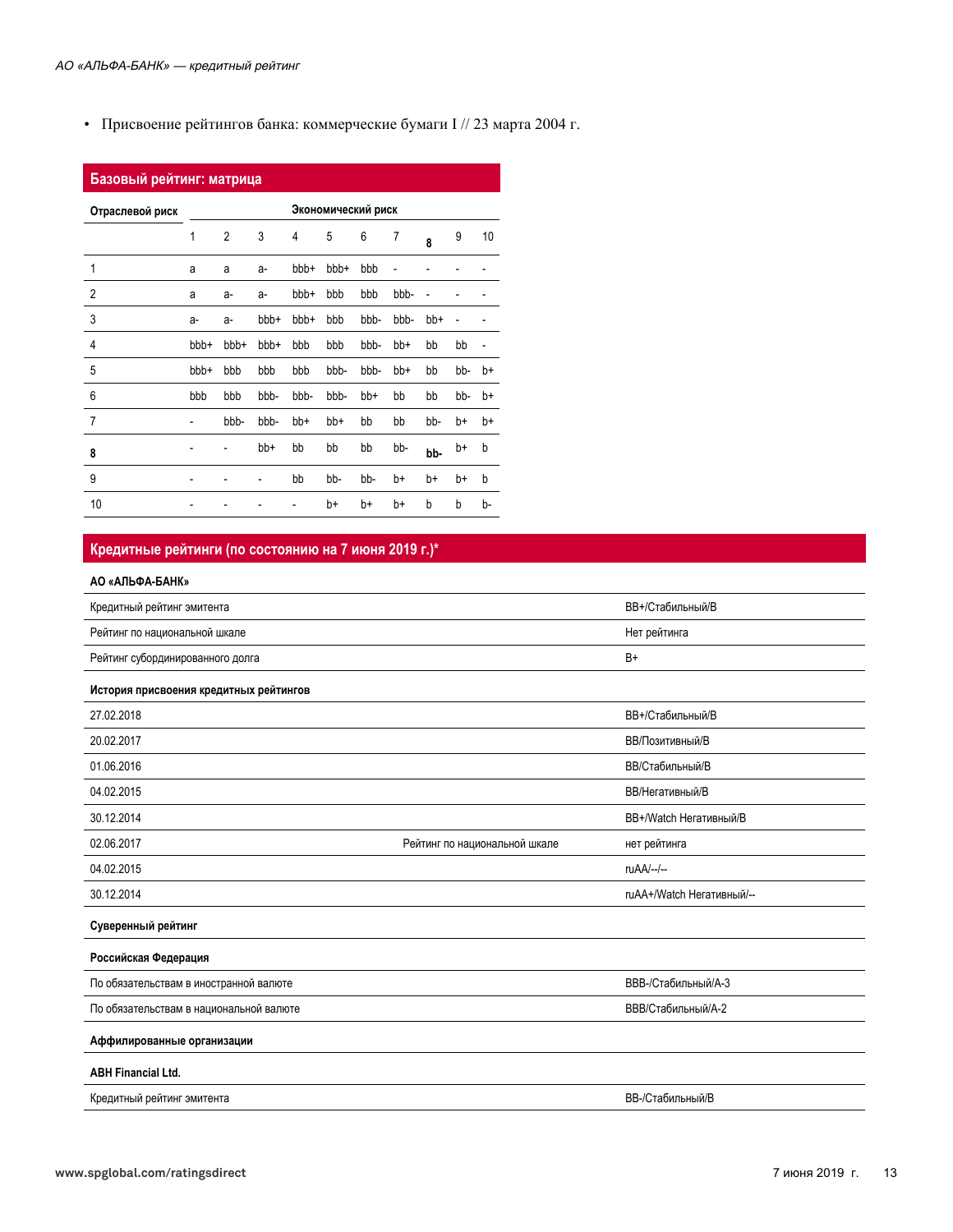| Кредитные рейтинги (по состоянию на 7 июня 2019 г.)* (продолжение) |     |
|--------------------------------------------------------------------|-----|
| Рейтинг приоритетного необеспеченного долга                        | BB- |
| Alfa Bond Issuance PLC                                             |     |
| Рейтинг субординированного долга                                   | B+  |
| Alfa Holding Issuance PLC                                          |     |
| Рейтинг приоритетного необеспеченного долга                        | BB- |

\* Если не указано иное, все рейтинги в отчете даны по международной шкале. Кредитные рейтинги S&P Global Ratings по международной шкале сопоставимы для различных стран. Кредитные рейтинги S&P Global Ratings по национальной шкале имеют отношение к эмитентам и их долговым обязательствам внутри каждой конкретной страны.Рейтинги эмитента и долговых обязательств могут включать долг, гарантированный другой организацией, а также долговое обязательство, имеющее рейтинг и гарантированное эмитентом.

ПЕРЕВОД ТОЛЬКО В ИНФОРМАЦИОННЫХ ЦЕЛЯХ. Данный перевод предоставляется в целях более точного и

полного понимания нашего отчета на английском языке, опубликованного на наших сайтах http://www.capitaliq.com и http://www.standardandpoors.com, и только в информационно-справочных целях.

#### Дополнительные контакты:

Financial Institutions Ratings Europe; FIG\_Europe@spglobal.com